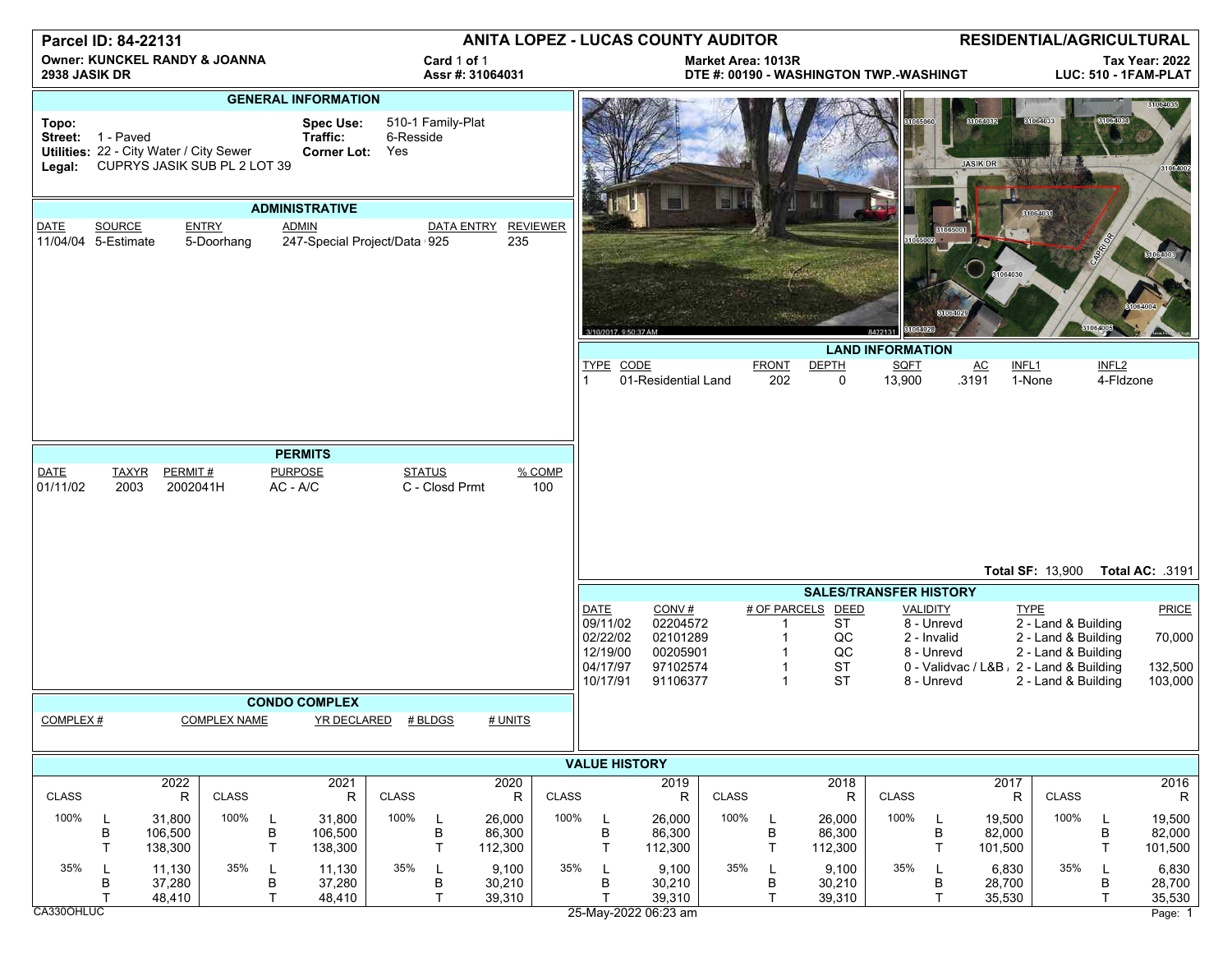| Parcel ID: 84-22131                                                                                                                                                                                                                                                                                                                                                                                                                                                                                                                                                                                                                   | ANITA LOPEZ - LUCAS COUNTY AUDITOR<br><b>RESIDENTIAL/AGRICULTURAL</b>                                                                                                                                                                     |
|---------------------------------------------------------------------------------------------------------------------------------------------------------------------------------------------------------------------------------------------------------------------------------------------------------------------------------------------------------------------------------------------------------------------------------------------------------------------------------------------------------------------------------------------------------------------------------------------------------------------------------------|-------------------------------------------------------------------------------------------------------------------------------------------------------------------------------------------------------------------------------------------|
| <b>Owner: KUNCKEL RANDY &amp; JOANNA</b><br>Card 1 of 1<br>2938 JASIK DR<br>Assr #: 31064031                                                                                                                                                                                                                                                                                                                                                                                                                                                                                                                                          | <b>Tax Year: 2022</b><br>Market Area: 1013R<br>DTE #: 00190 - WASHINGTON TWP.-WASHINGT<br>LUC: 510 - 1FAM-PLAT                                                                                                                            |
| <b>DWELLING INFORMATION</b>                                                                                                                                                                                                                                                                                                                                                                                                                                                                                                                                                                                                           |                                                                                                                                                                                                                                           |
| 2 - Onefam<br>3 - Ranch<br>Style:<br>Occupancy:<br>Max SH:<br>1 - One Story<br>1 - One Story<br>Main SH:<br>$15 - C -$<br>Attic:<br>Grade:<br>1 - None<br>2 - Crawl<br>Condition:<br>AV - Av<br><b>Basement:</b><br>4 - Brick<br>TLA:<br>1604<br><b>Construction:</b><br>Eff Yr:<br>Year Built:<br>1967<br>Fin Basement: 0<br>Type:<br>Remodel Year: 2002<br>3 - Heat<br>Pct Complete: 100                                                                                                                                                                                                                                            | 18<br>EP<br>12<br>12<br>(216)<br>18<br>57                                                                                                                                                                                                 |
| <b>CONDO INFORMATION</b>                                                                                                                                                                                                                                                                                                                                                                                                                                                                                                                                                                                                              | 22<br>$\mathsf{EP}$                                                                                                                                                                                                                       |
| Complex #:<br>Condo Type:<br>Unit #:<br>Level:<br>View:                                                                                                                                                                                                                                                                                                                                                                                                                                                                                                                                                                               | (176)<br>22                                                                                                                                                                                                                               |
| <b>INTERIOR CHARACTERISTICS</b>                                                                                                                                                                                                                                                                                                                                                                                                                                                                                                                                                                                                       | Main Building<br>28<br>28<br>(1604)                                                                                                                                                                                                       |
| 3<br>Bedrooms:<br>Full Baths:<br>$\overline{1}$<br>6<br>Total Rooms:<br>Half Baths:<br>C - Forced Air Heat W/C<br>HVAC:<br>Additional Fixtures: 0<br>WB Fire Places: 0<br>Gas Fire Places:<br>Stacks:<br>0                                                                                                                                                                                                                                                                                                                                                                                                                            | GAR<br>19<br>21<br>(462)<br>33<br>16<br>8                                                                                                                                                                                                 |
| <b>DWELLING CALCULATIONS</b>                                                                                                                                                                                                                                                                                                                                                                                                                                                                                                                                                                                                          | 22                                                                                                                                                                                                                                        |
| Effective Year:<br>Adjusted Base:<br>106938<br>Dwelling RCN:<br>113878                                                                                                                                                                                                                                                                                                                                                                                                                                                                                                                                                                |                                                                                                                                                                                                                                           |
| 113878<br>% Good:<br>Plumbing:<br>0<br>Total RCN:<br>% Good Override:<br>RCN/SF:<br>Basement:<br>0<br>71.00<br>$C & D$ :<br>Base RCNLD:<br>71743<br>Heating:<br>$\Omega$<br>C & D Factor:<br>Attic:<br>Additions RCNLD: 16845<br>$\Omega$<br>Functional:<br>Other Features:<br>0<br>Total RCNLD:<br>71743<br>Dwelling Subtotal: 123780<br>RCNLD/SF:<br>44.73<br>Reason:<br>Economic:<br>Base RCN:<br>113878<br>Pct Complete:<br>100<br>1.415<br>Reason:<br>Local Multiplier:<br>Dwelling Factor:<br>$\overline{1}$<br>Dwelling Value:<br>101520<br>Roll Pct:<br>100<br>Condo Base Value:<br>101520<br>Roll Value:<br>Condo Adj Value: | <b>DWELLING ADDITIONS</b><br>LINE LOWER<br><b>FIRST</b><br><b>SECOND</b><br><b>YR BUILT</b><br><b>THIRD</b><br><b>AREA</b><br>0<br>1,604<br>$\mathbf{1}$<br>40-GAR<br>462<br>$\overline{\mathbf{c}}$<br>32-EP<br>216<br>3<br>32-EP<br>176 |
| <b>OUTBUILDINGS &amp; YARD ITEMS</b>                                                                                                                                                                                                                                                                                                                                                                                                                                                                                                                                                                                                  |                                                                                                                                                                                                                                           |
| <b>YEAR BUILT</b><br><b>OBY VALUE</b><br>LINE CONDO CODE<br>AREA CONDITION                                                                                                                                                                                                                                                                                                                                                                                                                                                                                                                                                            | <b>MEMORANDUM</b><br>2004 ADJ EP JMN 11/04*2003 AC, RHB, ADJ RMS, FP TEK 01/03*97 ADJ TLA, PCH AMS 9-97*                                                                                                                                  |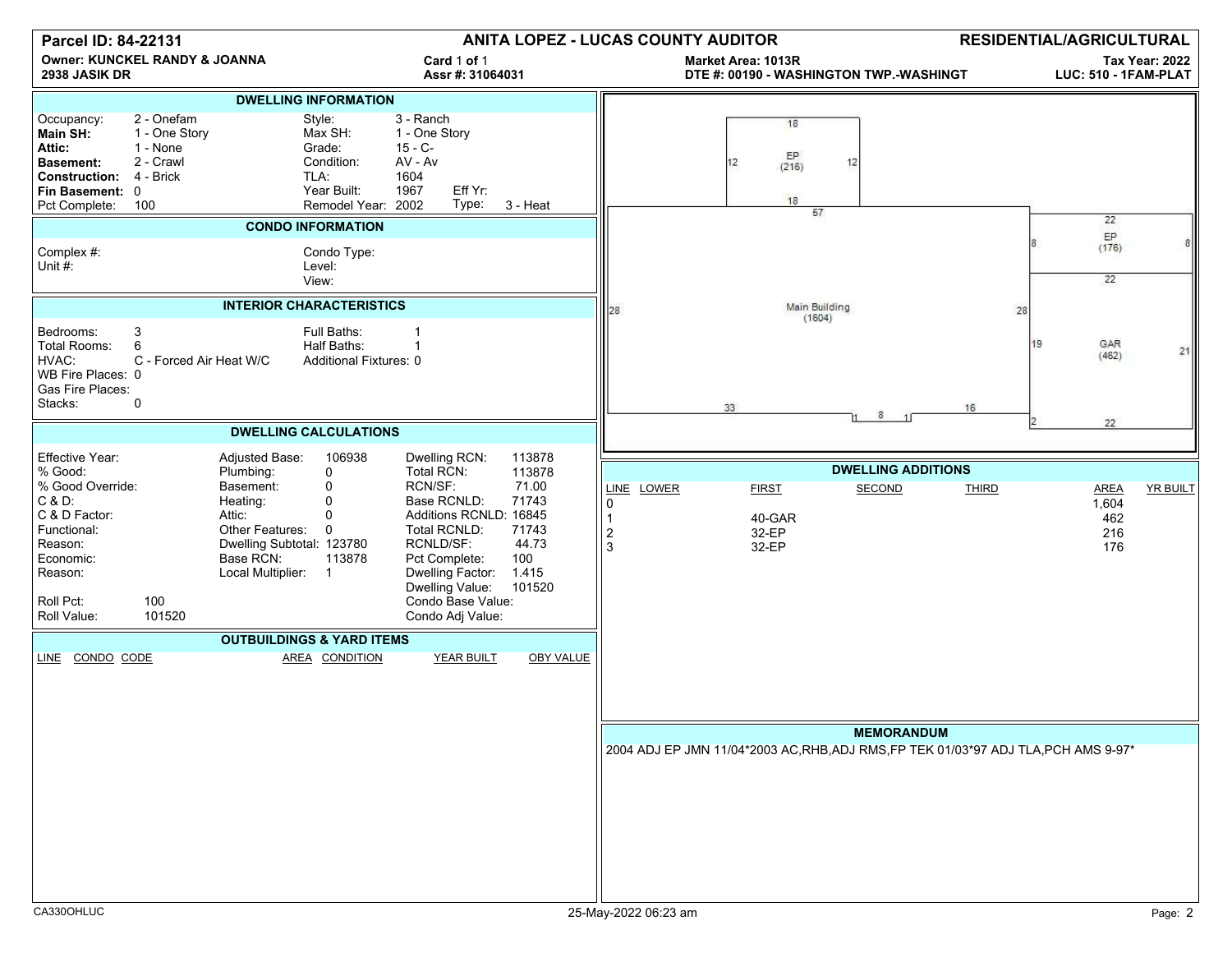## **[Auditor](https://icare.co.lucas.oh.us/LucasCare/main/homepage.aspx) [Property Search](https://icare.co.lucas.oh.us/LucasCare/search/commonsearch.aspx?mode=address) [County Website](https://icare.co.lucas.oh.us/LucasCare/forms/externallink.aspx?mode=https://co.lucas.oh.us/index.aspx?nid=331) [Contact Us](https://icare.co.lucas.oh.us/LucasCare/forms/externallink.aspx?mode=https://www.co.lucas.oh.us/directory.aspx?did=16)**

|                               | <b>Address</b><br>Owner<br><b>Parcel Number</b>                                       | Assessor#     | Advanced  | <b>County Map</b>                  | <b>Multi-Year Search</b>               |                                          |  |  |
|-------------------------------|---------------------------------------------------------------------------------------|---------------|-----------|------------------------------------|----------------------------------------|------------------------------------------|--|--|
| Summary                       | <b>PARCEL ID: 8422131</b>                                                             |               |           |                                    | ASSESSOR#: 31064031                    |                                          |  |  |
|                               | MARKET AREA: 1013R                                                                    |               |           |                                    | ROLL: RP OH                            | $1$ of $1$                               |  |  |
| Map<br>Pictometry             | KUNCKEL RANDY & JOANNA<br><b>TAX YEAR: 2022</b>                                       |               |           |                                    | 2938 JASIK DR<br><b>STATUS: Active</b> | <b>Return to Search Results</b>          |  |  |
| <b>Transfers</b>              | <b>CAUV / Forest / Recoupment</b>                                                     |               |           |                                    |                                        | <b>Actions</b>                           |  |  |
| <b>Values</b>                 |                                                                                       |               |           |                                    |                                        | Market Area Sales                        |  |  |
| <b>Residential Attributes</b> | <b>Forest Reduced Value</b><br><b>CAUV Reduced Value</b>                              | 0<br>$\Omega$ |           |                                    |                                        | Printable Summary                        |  |  |
| <b>Commercial Attributes</b>  | <b>CAUV Savings</b>                                                                   | 0.00          |           |                                    |                                        | <b>Printable Version</b>                 |  |  |
|                               | Recoupment                                                                            | 0.00          |           |                                    |                                        | <b>Reports</b>                           |  |  |
| Outbuildings                  |                                                                                       |               |           |                                    |                                        |                                          |  |  |
| Land                          | <b>Current Taxes</b>                                                                  |               |           |                                    |                                        | <b>Mailing List</b>                      |  |  |
| <b>Remarks &amp; Splits</b>   |                                                                                       |               |           | 1st Half 2nd Half                  |                                        | Property Attributes E<br>Lucas Composite |  |  |
| <b>Permits</b>                | <b>Tax Year 2021:</b>                                                                 |               |           |                                    |                                        | <b>Tax Bill</b>                          |  |  |
| <b>Current Taxes</b>          | General:                                                                              |               |           | 3,542.90 3,542.90                  |                                        | Property Record Car                      |  |  |
| <b>Tax Distribution</b>       | House Bill 920:<br>Non-Business Credit:                                               |               | $-179.07$ | $-1,340.13 -1,340.13$<br>$-179.07$ |                                        | Go                                       |  |  |
| <b>By Fund</b>                | <b>Owner Occupied Credit:</b>                                                         |               | $-44.77$  | $-44.77$                           |                                        |                                          |  |  |
| By Fund & Levy                | Homestead Reduction:                                                                  |               | 0.00      | 0.00                               |                                        |                                          |  |  |
| <b>Prior Taxes</b>            | Net General:                                                                          |               |           | 1,978.93 1,978.93                  |                                        |                                          |  |  |
|                               | <b>Adjustment General:</b>                                                            |               | 0.00      | 0.00                               |                                        |                                          |  |  |
| <b>Special Assessments</b>    | Penalty General (see note):                                                           |               | 197.89    | 0.00                               |                                        |                                          |  |  |
| <b>Payments</b>               | Interest General:                                                                     |               |           |                                    |                                        |                                          |  |  |
| <b>Levy Estimator</b>         | Jan-Aug Int:                                                                          |               | 0.00      | 0.00                               |                                        |                                          |  |  |
| <b>Prior Specials</b>         | Sept-Dec Int:<br>Prior General:                                                       |               | 660.22    | 0.00<br>6,655.22 9,850.34          |                                        |                                          |  |  |
| Pro # Inquiry                 | Prior Years Adjustments:                                                              |               | 0.00      | 0.00                               |                                        |                                          |  |  |
| <b>CAUV</b>                   | Net Special Assessments:                                                              |               | 2,102.29  | 52.29                              |                                        |                                          |  |  |
| <b>Agriculture</b>            | <b>Adjustment Special Assessments:</b>                                                |               | 0.00      | 0.00                               |                                        |                                          |  |  |
| Forest                        | Penalty Special Assessments (see note):                                               |               | 210.23    | 0.00                               |                                        |                                          |  |  |
| Mylar Tax Map                 | Interest Special Assessments:<br>Jan-Aug Int:                                         |               | 0.00      | 0.00                               |                                        |                                          |  |  |
| <b>Photos</b>                 | Sept-Dec Int:                                                                         |               | 243.08    | 0.00                               |                                        |                                          |  |  |
| <b>Sketch</b>                 | Prior Years Special Assessments:                                                      |               |           | 4,883.44 1,193.79                  |                                        |                                          |  |  |
| <b>Manufactured Home</b>      | Prior Years Special Assessments Adjustments:                                          |               | 0.00      | 0.00                               |                                        |                                          |  |  |
| (MH_OH)                       | <b>Prior Delinquent Charges</b><br>1st Half Tax, Assessments, and/or Penalty/Interest |               |           |                                    | 23,486.09<br>4,489.34                  |                                          |  |  |
| <b>Manufactured Home</b>      | * 1st Half Total Before Payments                                                      |               |           |                                    | 27,975.43                              |                                          |  |  |
| (MH_EQ)                       | 2nd Half Tax, Assessments, and/or Penalty/Interest                                    |               |           |                                    | 2,031.22                               |                                          |  |  |
| <b>BOR/Appeals</b>            | * Full Year Total Before Payments                                                     |               |           |                                    | 30,006.65                              |                                          |  |  |
|                               | ** TOTAL PAYMENTS **                                                                  |               |           |                                    | 0.00                                   |                                          |  |  |
|                               | ** TOTAL DUE AFTER PAYMENTS **                                                        |               |           |                                    | 30,006.65                              |                                          |  |  |
|                               | Last Change Date:                                                                     |               |           |                                    | Feb 14, 2022                           |                                          |  |  |
|                               | Last Payment Date:                                                                    |               |           |                                    | Feb 07, 2018                           |                                          |  |  |

## **Notes on Taxes**

**- Penalties: Under Ohio law, a 10% penalty is automatically imposed when taxes do not show as paid in full as of the due date. If your payment was received prior to the due date but has not yet been applied in AREIS, the penalty will be credited in full and will be adjusted above. Late payments made no later than 10 days after the due date will receive a 5% credit adjustment off the automatic 10% penalty.**

**- 1st Half Total Before Payments includes 1st half taxes, assessments, any penalty, any interest, and any delinquent amount.**

**- Full Year Total Before Payments includes 1st and 2nd half taxes, assessments, any penalty, any interest, and any delinquent amount.** 

**-If you have any questions please call 419-213-4406.**